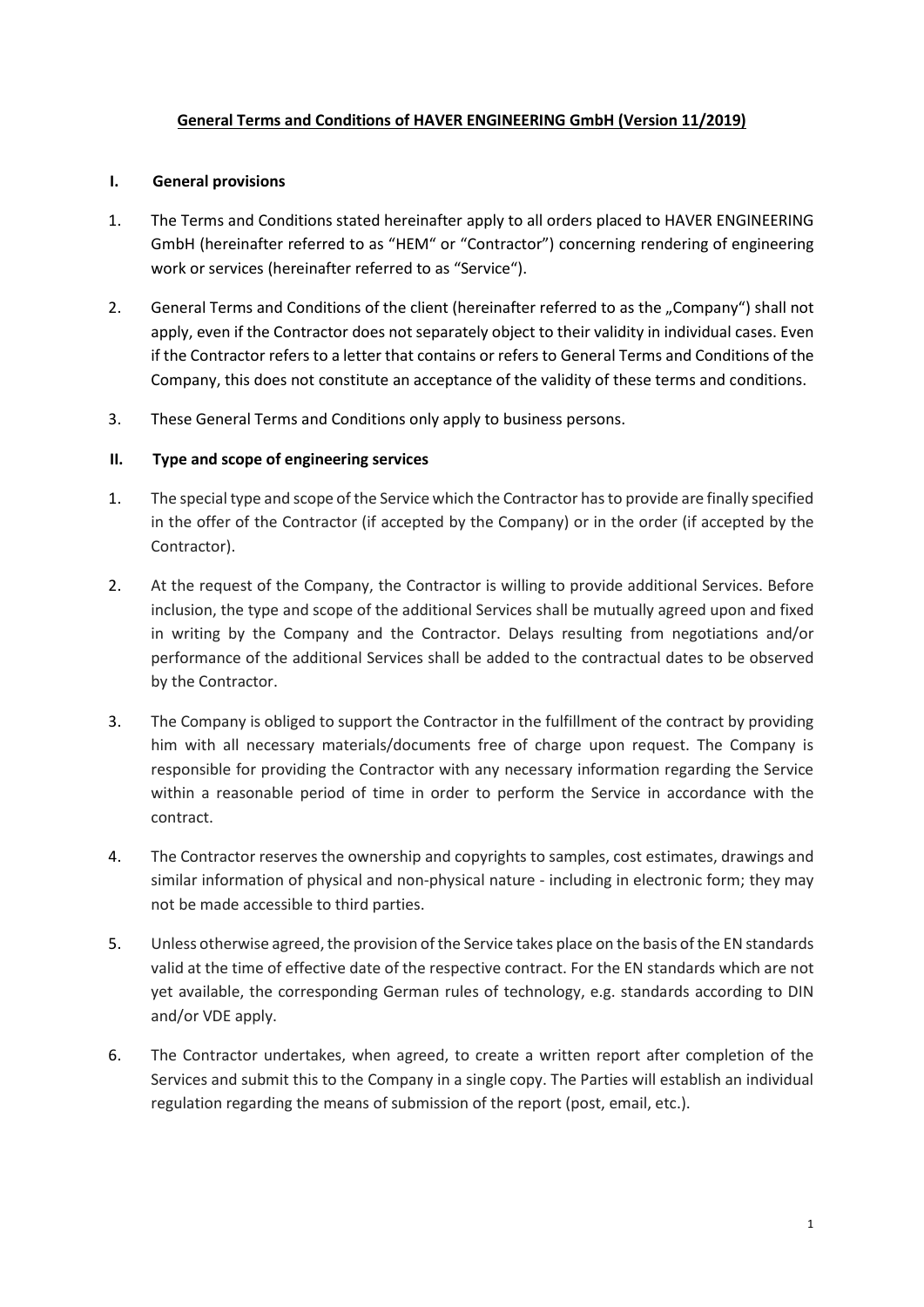#### **III. Remuneration and payment**

- 1. All Services are invoiced as agreed according to the terms and conditions of the respective contract.
- 2. Unless otherwise agreed, the Company shall pay the contractually established price without deduction within 30 days of receipt of respective invoice.
- 3. Payments shall only be made by bank transfer.
- 4. Value-added tax in the applicable legal amount is added to the prices.
- 5. The Company has only the right to the retention of payments insofar as its counterclaims are undisputed or have been ascertained as legally binding.
- 6. The Company has only the right to offset with counterclaims insofar as they are undisputed or have been ascertained as legally binding.

## **IV. Obligations to cooperate on the part of the Company**

- 1. The Company shall provide the Contractor with all information and data required for the performance of the Service in a timely unsolicited manner. The Company shall also grant the Contractor access at any time to any already existing plants (components), if this is necessary or appropriate for the provision of the Service.
- 2. The Company shall appoint a contact person who is available for necessary information and takes decisions or to have these decisions made without delay.
- 3. The Company is obliged to immediate inspect and accept the Service, unless material defects are evident. The acceptance shall be deemed to have taken place within 4 weeks after completion or notification of completion of the Service at the latest. This does not apply if there are material defects the Company has notified in writing.

## **V. Contractual Dates**

- 1. Contractual dates shall be determined in writing between the Company and the Contractor.
- 2. The observance of an agreed time schedule assumes that the Company duly fulfills its obligations of cooperation, i.e. that the Contractor obtains all necessary and, in particular, any documents, permits, data, specifications, approvals, down payments etc. to be provided by the Company in such a timely manner that the Contractor can fulfill his contractual obligations without delay. Otherwise, the agreed contractual dates shall be extended by these delay times. Additional costs incurred due to delays shall be reimbursed by the Company to the Contractor after corresponding evidence by the Contractor.
- 3. If the Company incurs damages due to the non-compliance of the Contractor with the deadline for the completion of the Service for reasons the Contractor is responsible for, the Company may be entitled to claim for liquidated damages for delay at a rate of 0,5 % for each full week of delay in total, however, maximal limited to 5 % of the proportionate contract price for the Service, which cannot be used for the intended purpose as a result of the delay.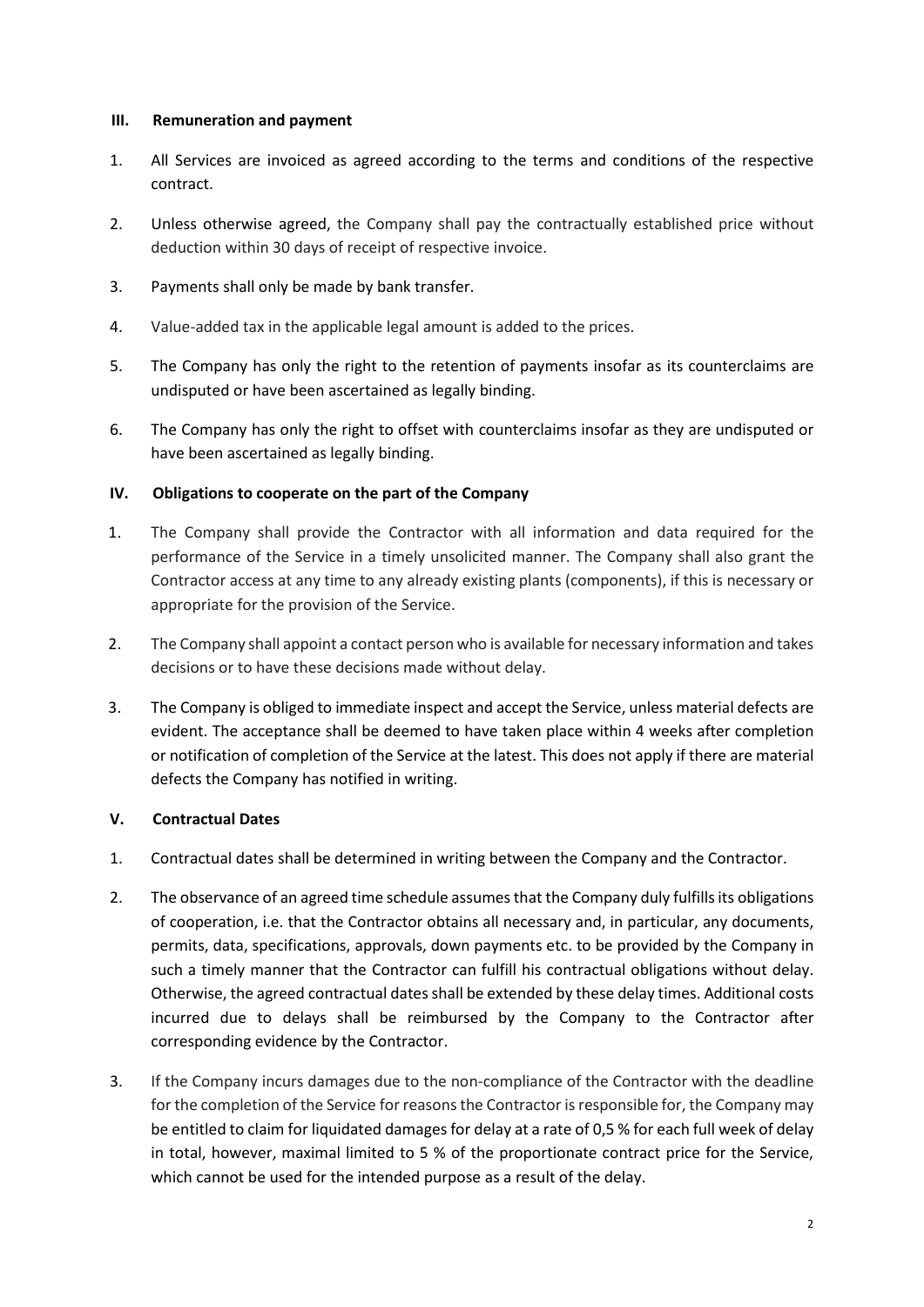- 4. If the Company grants the Contractor taking into account the statutory exceptions a reasonable period of time for the Service after the due date and the deadline is not observed, the Company shall be authorized to terminate the contract within the framework of the statutory provisions.
- 5. Further rights and claims resulting from delay are excluded or limited according to clause VII. of these Terms and Conditions.

## **VI. Warranty**

- 1. The Contractor has to provide his Services free of material and legal defects. In case of material and/or legal defects, the relevant legal provisions of the Swiss Civil Code (Code of Obligations) shall apply unless otherwise agreed hereinafter.
- 2. The Contractor shall be liable for defects in the Service in accordance with the legal provisions in such a way that he repairs or replaces his Engineering Service proven to be defective at his own discretion at his own expense. The detection of such defects is to be notified to the Contractor in writing without delay.
- 3. The Contractor shall not be liable if the defect is irrelevant for the interests of the Company or is based on circumstances for which the Company is to be held responsible.
- 4. In the event of improper modifications undertaken by the Company or third parties without the prior approval of the Contractor, Contractor's liability shall be excluded for the consequences resulting therefrom.
- 5. In case of a justified complaint, the Contractor shall bear the costs necessary to remedy the defect, insofar as no unreasonable burden for the Contractor arises thereby.
- 6. Only in urgent cases that endanger operational safety and to prevent unreasonably high damages, whereby the Contractor is to be informed without delay, or if the Contractor - taking into account the statutory exceptions - fails to meet the reasonable deadline set to him for remedy of the defect, the Company shall be entitled within the framework of the statutory provisions to remedy the defect itself or to have the defect remedied by a third party and to demand reimbursement of the necessary expenses from the Contractor.
- 7. If the Contractor taking into account the statutory exceptions fails to meet the reasonable deadline set to him for remedy of the defect, the Company shall also be entitled within the framework of the statutory provisions to a right of reduction in the contractual price. Only if the Service is proven not to be of interest for the Company despite the reduction in the contractual price, the Company may terminate the contract.
- 8. Further rights and claims are exclusively based on clause VII. of these Terms and Conditions.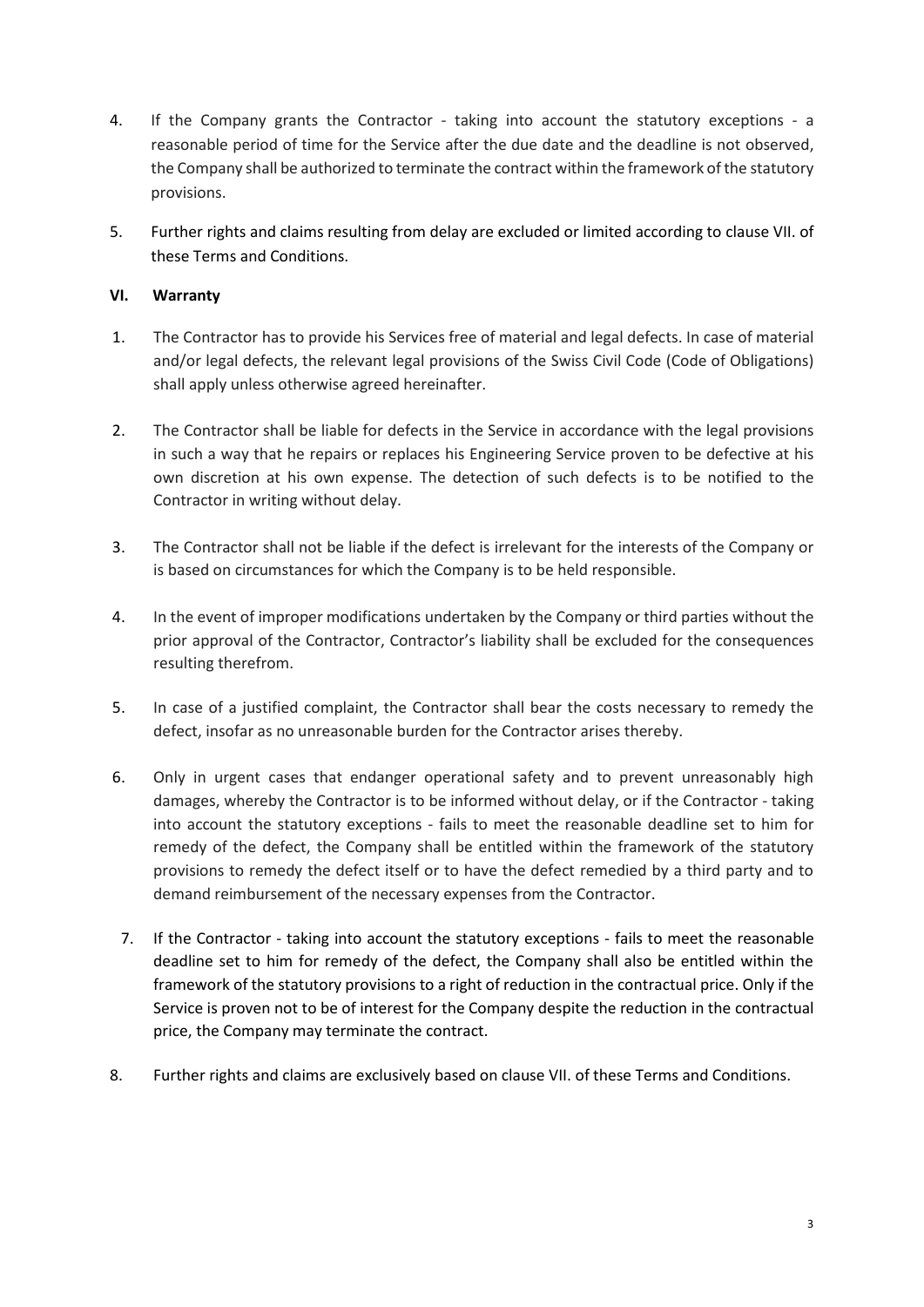### **VII. Limitation of Liability**

- 1. The Contractor shall be liable for breaches of duty in the performance of the contract exclusively in accordance with the provisions of these Terms and Conditions. This shall not apply to damages resulting from injury to life and limb; Statutory entitlements apply in this regard.
- 2. Notwithstanding anything to the contrary, there shall be no liability for the Contractor towards the Client, for whatever legal reason, for loss of production or business interruption, loss of profit, loss of use, loss of contracts or for any consequential or indirect loss whatsoever.
- 3. The Contractor's maximum liability, for whatever legal reason, will not exceed 100% (onehundred percent) of the price (net).
- 4. This limitation of liability does not apply in case of intent or gross negligence or insofar mandatory law provides otherwise (e.g. under the Product Liability Act).

#### **VIII. Limitation of Actions**

All claims of the Company – for whatever legal reason – shall become statute-barred in 12 months.

#### **IX. Force Majeure**

- 1. If the non-fulfillment in whole or in part of the contract is due to force majeure such as mobilization, war, weather conditions, riots or other events that cannot reasonable be avoided, such as strike or lockouts, the Contractor shall be entitled to adjust the agreed deadlines.
- 2. Should the effects of such events last more than 30 working days in total, the Company is obligated at Contractor's request to declare within a reasonable period of time as to whether it terminates the contract due to delay or insists on performance. In case of a continuation of more than 30 working days, the Company may terminate the contract.
- 3. Should such events significantly change the economic importance or the content of the Service or have significant effect on Contractor's operation, the contract shall be adjusted appropriately in good faith. Insofar as an adjustment is economically unreasonable for the Contractor or an agreement on the adjustment cannot be reached, the Contractor has the right to terminate the contract.

## **X. Right of Use and Confidentiality**

- 1. The Parties hereby grant each other the right to use existing knowledge, experience, property rights and inventions (hereinafter "Prior Knowledge") belonging to the other party free of charge within the framework of the participation in the fulfillment of the contract.
- 2. The Contractor and the Company will treat the information obtained within the framework of this contract, in particular all commercial and technical information, whether oral or embodied by documents, as trade secrets and accordingly confidential. The organs, employees and vicarious agents and assistants of the contractual parties are to be obligated accordingly. The obligation of confidentiality shall not apply or end if and to the extent that the Contractor or the Company provides evidence that the information in question will become generally known without own fault, has been rightfully received from third parties, must be presented in legal proceedings or was already generally known at the time of its disclosure. The right of the